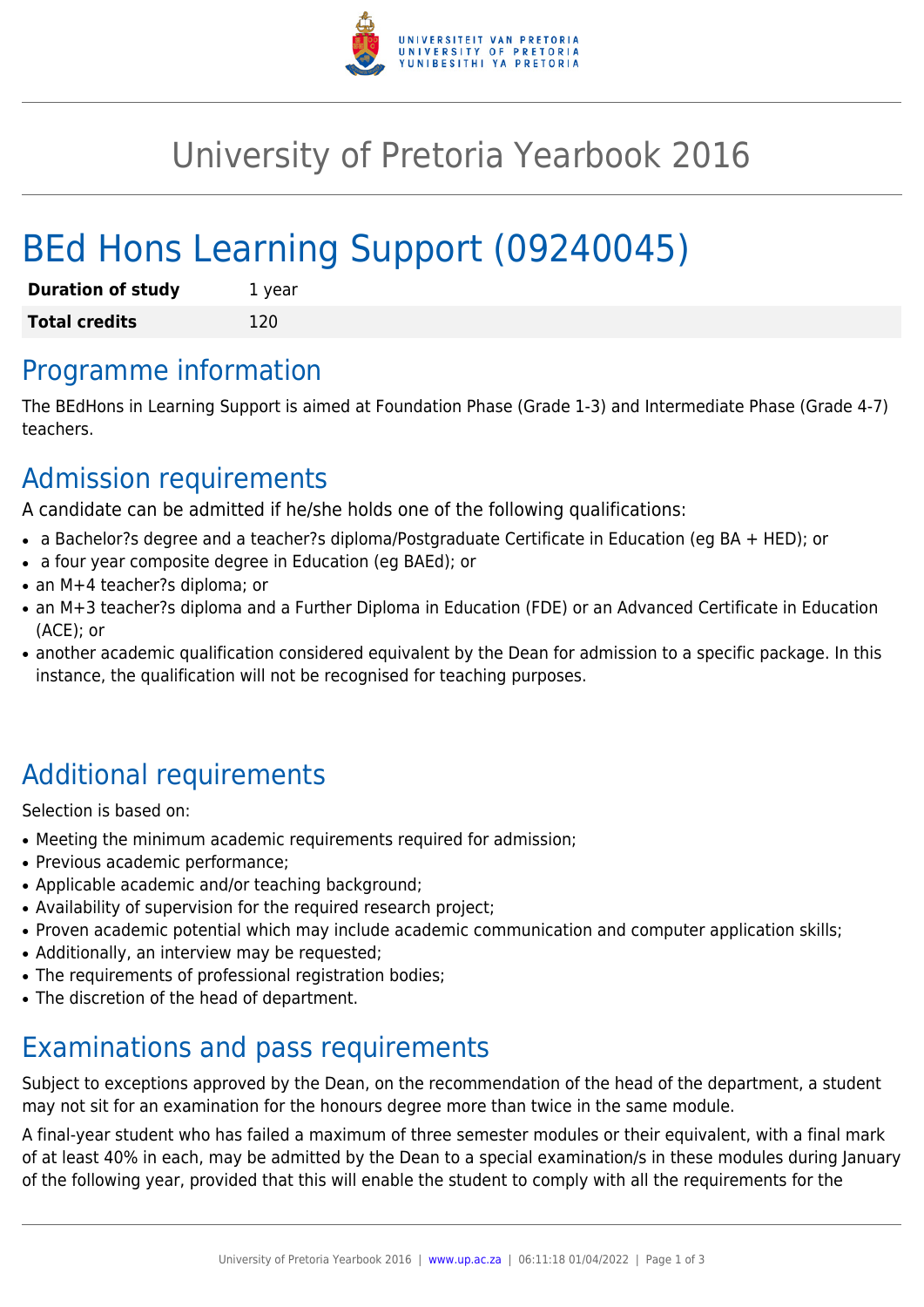

degree.

### Research information

A research project is compulsory and must be handed in for examination, as prescribed by the particular department.

#### Pass with distinction

The degree is conferred with distinction on a student who has obtained an average of at least 75%, with a minimum of 70% in each module.